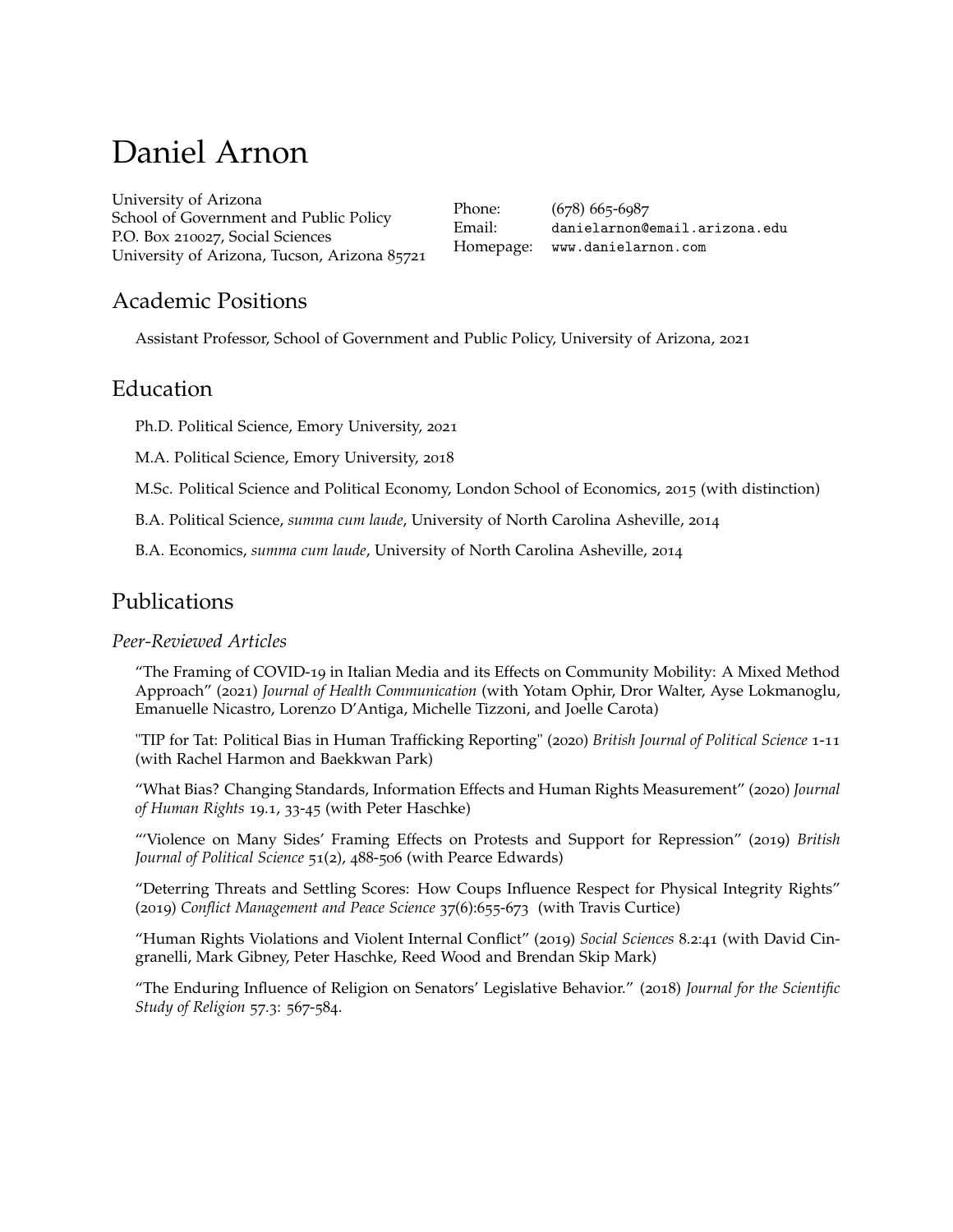#### *Non-Refereed Publications and Public Engagement*

["More than Reporting: Media Portrayal of Protests can Impact their Success and Failure" with Pearce](https://politicalviolenceataglance.org/2019/11/11/more-than-reporting-media-portrayal-of-protests-can-impact-their-success-and-failure/) Edwards. *[Political Violence at a Glance \(November](https://politicalviolenceataglance.org/2019/11/11/more-than-reporting-media-portrayal-of-protests-can-impact-their-success-and-failure/) 2019)*

["Do coups improve human rights in countries like Gabon?" with Travis Curtice.](http://democracyinafrica.org/coups/) *Democracy in Africa* (January 2019)

["Measuring Violations of Human Rights Standards" with Mark Gibney, Linda Cornett, Reed M. Wood,](https://oxfordre.com/politics/view/10.1093/acrefore/9780190228637.001.0001/acrefore-9780190228637-e-23) and Peter Haschke, 2016. In *[Politics: Oxford Research Encyclopedias,](https://oxfordre.com/politics/view/10.1093/acrefore/9780190228637.001.0001/acrefore-9780190228637-e-23)* Oxford University Press.

["Interview with Daniel Arnon on award-winning MSc Dissertation"](https://blogs.lse.ac.uk/government/2016/04/13/msc-research-daniel-arnon-on-his-msc-political-science-and-political-economy-dissertation/) *London School of Economics - Gov[ernment Blog](https://blogs.lse.ac.uk/government/2016/04/13/msc-research-daniel-arnon-on-his-msc-political-science-and-political-economy-dissertation/)* (October, 2014)

### Working Papers

"Economic and Security Motivations for Foreign Imposed Regime Change: Empirical Tests, 1947-1991" (with Dan Reiter and Danielle Villa, invited to revise and resubmit at *Journal of Conflict Resolution*)

"The Right Accounting of Wrongs: Examining Temporal Changes to Human Rights Monitoring and Reporting" (with Baekkwan Park and Peter Haschke, invited to revise and resubmit at *British Journal of Political Science*)

"Radicalizing Alone - Are Lone Wolves Political Entrepreneurs or Aggrieved Avengers?" (under review)

"From Grievances to Targets - How Target Selection Tradeoffs are Resolved by Lone Actors"

"The Political Consequences of Lone Actor Violence"

["Social Cohesion and Community Displacement in Armed Conflict: Evidence from Palestinian Villages](https://preprints.apsanet.org/engage/apsa/article-details/5f8ee55ca0f2a70019ceef47) in the 1948 [War" \(with Michael Rubin and Richard McAlexander, under review\)](https://preprints.apsanet.org/engage/apsa/article-details/5f8ee55ca0f2a70019ceef47)

["Propaganda as Protest Prevention: How Regime Labeling Deters Citizens from Protesting—Without](https://preprints.apsanet.org/engage/apsa/article-details/5f87165eef84bb00192ea6b1) [Persuading Them" \(with Pearce Edwards and Handi Li, under review\)](https://preprints.apsanet.org/engage/apsa/article-details/5f87165eef84bb00192ea6b1)

### Technical Reports

"Human Rights Violations and Violent Internal Conflict." with David Cingranelli, Mark Gibney, Reed Wood, Peter Haschke, and Brendan Mark. 2017. Commissioned by the United Nations Development Programme (UNDP) and the World Bank.

#### Data

Principal Investigator with the Political Terror Scale (PTS) data project (2014 - present): Gibney, Mark, Linda Cornett, Reed Wood, Peter Haschke, and Daniel Arnon.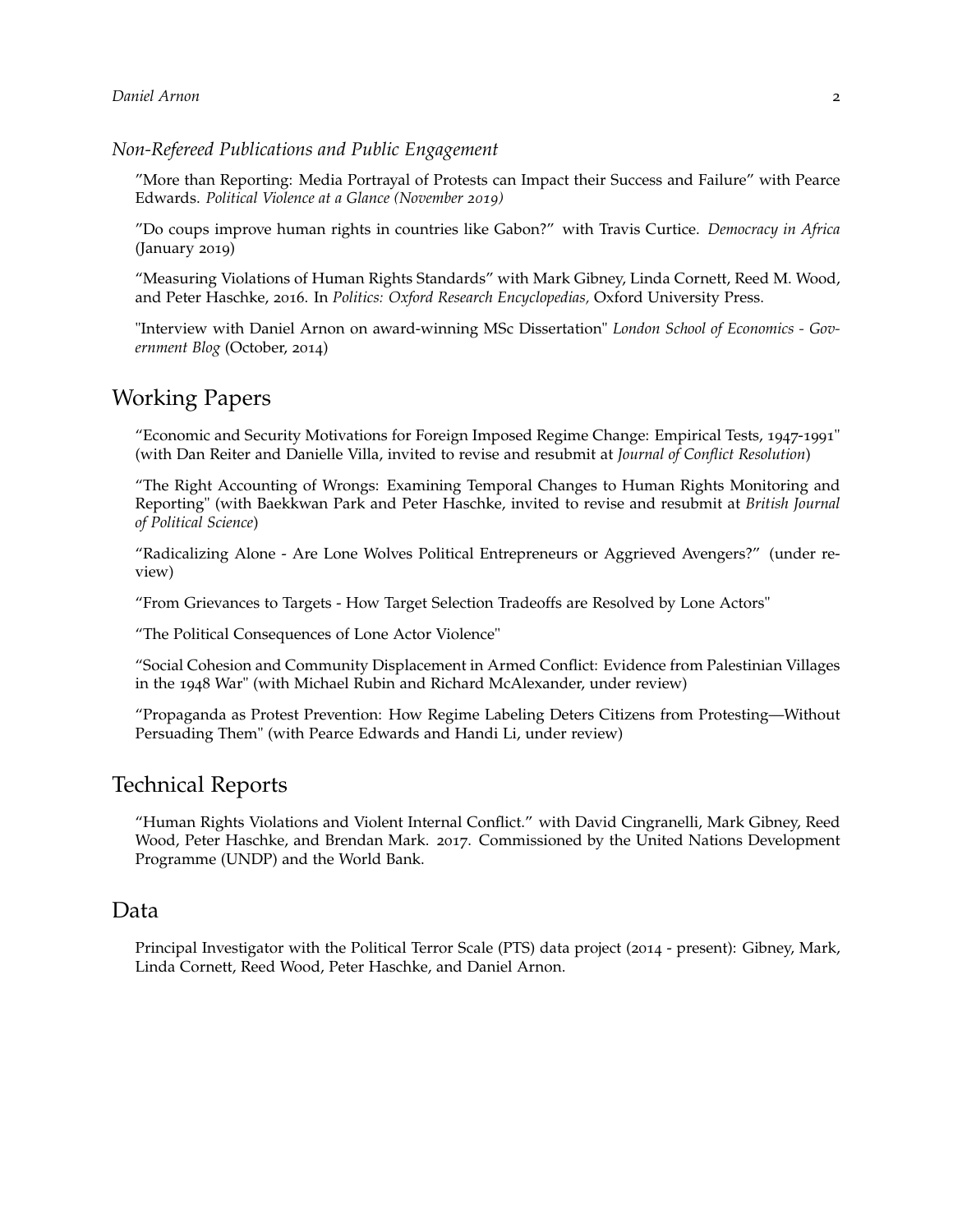### Presentations

"The Enduring Influence of Religion on Senators' Policy Positions" Southern Political Science Association Conference, New Orleans, January 12-14, 2017

"Spatial Patterns in Organized and Unorganized Violence Against the State" (with Shawn Ling Ramirez) Southern Political Science Association Conference, New Orleans, January 12-14, 2017

"Nothing has Changed - Measuring Respect for Human Rights over Time" (with Mark Gibney and Peter Haschke) Midwest Political Science Association Conference, Chicago, April 6-9, 2017

"Coups and Human Rights" (with Travis Curtice) Midwest Political Science Association Conference, Chicago, April 6-9, 2017

"Measuring Respect for Human Rights Over Time - Checking for Bias in PTS Scores" American Political Science Association Conference, San Francisco, August 31 - September 3, 2017

"Are Human Rights Standards Really Changing? Testing the Changing Standards of Accountability Assumption" (with Baekkwan Park) Georgia Human Rights Network Workshop (poster), Atlanta, April 13, 2018

"What Bias? Changing Standards, Information Effects and Human Rights Measurement" (with Peter Haschke) Georgia Human Rights Network Workshop (poster), Atlanta, October 12, 2018

"The Instrumental Logic of Lone Wolf Attacks - Political Entrepreneurs or Aggrieved Avengers?" Peace Science Society International North American Meeting, Austin, November 10, 2018

" 'Violence on Many Sides' Framing Effects on Protests and Support for Repression" (with Pearce Edwards) International Studies Association Midwest Annual Conference, St. Louis, November 17, 2018

"Radicalizing Alone - are Lone Wolves Political Entrepreneurs or Aggrieved Avengers?" Eurasian Peace Science Conference, Jerusalem, January 15, 2019 (Awarded Best Graduate Student Paper)

"TIP for Tat - An Empirical Evaluation of the Strategic Changes in the Trafficking in Persons Reports' Standards" (with Rachel Harmon and Baekkwan Park) International Studies Association Annual Conference, Toronto, March 19, 2019

"Violence on Many Sides' Framing Effects on Protests and Support for Repression" (with Pearce Edwards) Georgia Human Rights Network Workshop, Athens, April 19, 2019

"Violence on Many Sides' Framing Effects on Protests and Support for Repression" (with Pearce Edwards) American Political Science Association Annual Meeting, Washington DC, August 30, 2019

"Social Cohesion and Resistance to State-Building" (with Michael Rubin and Richard McAlexander) American Political Science Association Annual Meeting, Washington DC, August 30, 2019

"Social Cohesion and Resistance to State-Building" (with Michael Rubin and Richard McAlexander) ISSS-IS: International Security Studies Section of ISA Annual Conference, Denver, October 19, 2019

"Economic and Security Motivations for Foreign Imposed Regime Change: Empirical Tests, 1947-1991" (with Danielle Villa and Dan Reiter) SPSA, San Juan, Puerto Rico, January 10, 2020

"Social Cohesion and Community Displacement in Armed Conflict: Evidence from Palestinian Villages in the 1948 War" (with Michael Rubin and Richard McAlexander) APSA Online, September 10, 2020. Received Best Paper Award from Conflict Processes Section of APSA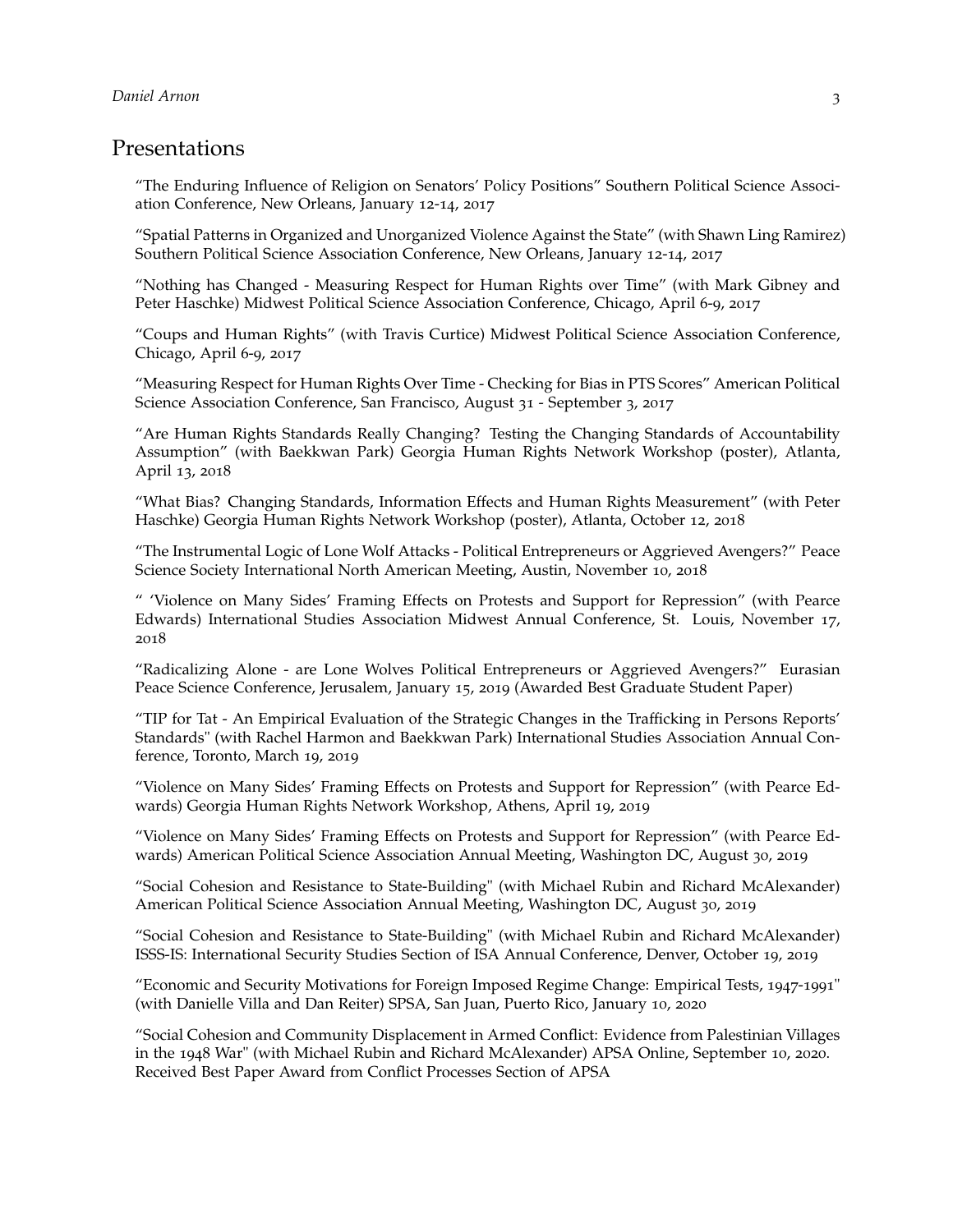"Propaganda as Protest Prevention: How Regime Labling Deters Citizens from Protesting—Without Persuading Them" (with Pearce Edwards and Handi Li) APSA Online, September 13, 2020.

"Propaganda as Protest Prevention: How Regime Labling Deters Citizens from Protesting—Without Persuading Them" (with Pearce Edwards and Handi Li) AOPSSS Online, January 19, 2021.

"Social Cohesion and Community Displacement in Armed Conflict: Evidence from Palestinian Villages in the 1948 War" (with Michael Rubin and Richard McAlexander) ISA Online, April 7, 2021.

### Grants and Awards

Center for Israel Education, with Michael Rubin and Richard McAlexander. Translation and coding of Israeli paramilitary archival material. Awarded \$17,000 (2019-2020)

Best Paper Award from Conflict Processes Section of APSA 2020 - "Social Cohesion and Community Displacement in Armed Conflict: Evidence from Palestinian Villages in the 1948 War" (with Michael Rubin and Richard McAlexander).

#### Languages

Hebrew (native), English (proficient), French (intermediate), Arabic (basic)

#### Research Experience

Principal Investigator, Political Terror Scale, 2014-present

Research Assistant, Dan Reiter, 2018-2019

Research Assistant, Adam Glynn, Spring and Summer 2017

Research Assistant, Alan Abramowitz, Fall 2016

Research Assistant, Shawn Ling Ramirez, Spring and Summer 2016

Research Assistant, Thomas Lancaster, Fall 2015

Research Assistant, Political Terror Scale, 2011-2014

### Teaching

The International Politics of the Israeli-Arab/Palestinian Conflict, Fall 2020

Co-Instructor, Facts and Narratives in the Israeli-Palestinian Conflict (With Richard R. Doner), Spring 2020

Co-Instructor, Political Violence (with David Davis), Spring 2018

Teaching Assistant, Causal Inference (Graduate class, with Adam Glynn), Fall 2019

Teaching Assistant, Introduction to International Relations (with Eric Reinhardt), Fall 2017